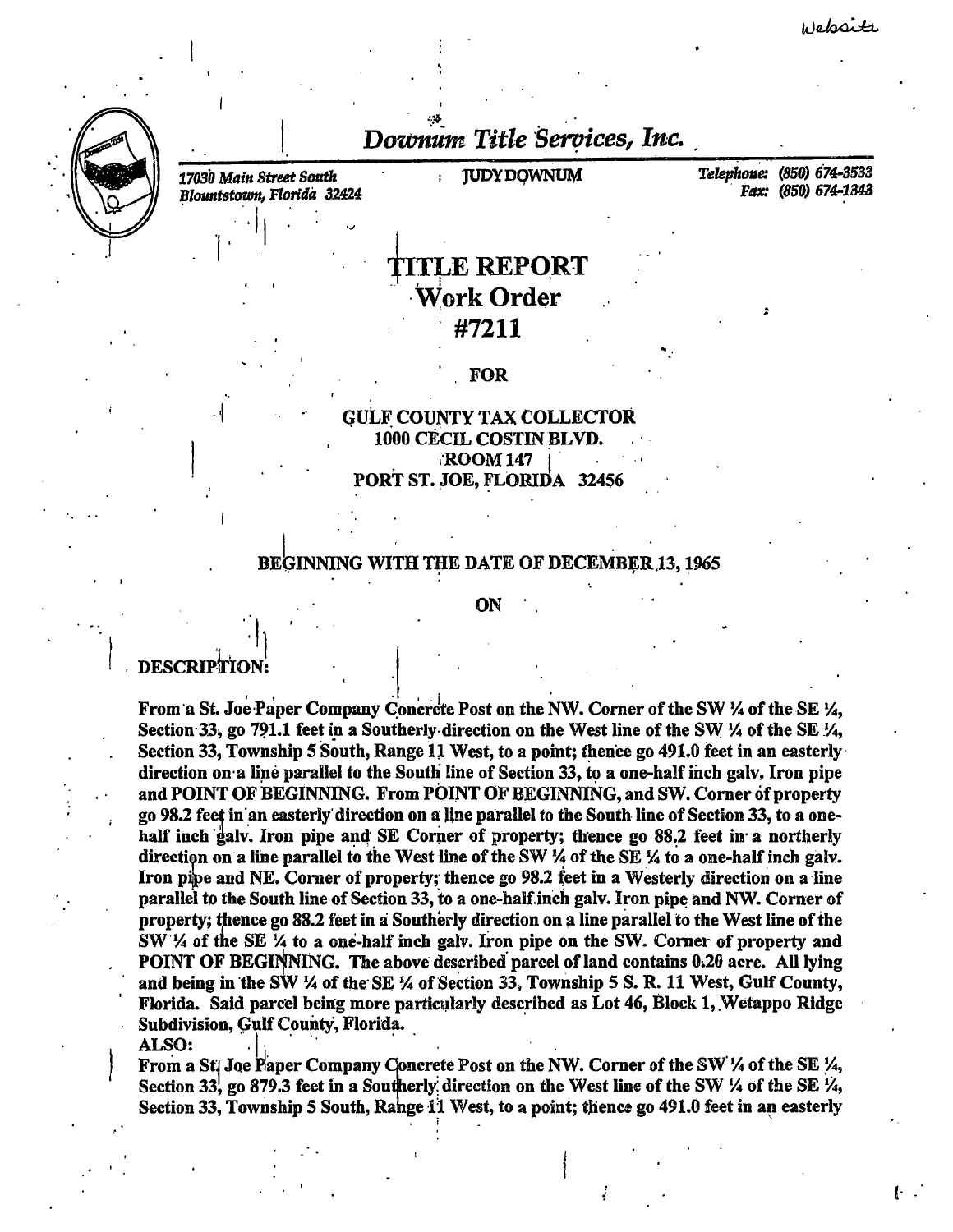

 $\cdot \nmid$ 

 $\mathbb{R}^n$ 

,,·

 $\begin{bmatrix} 1 & 1 \ 1 & 1 \end{bmatrix}$ 

i • I 17030 Main Street *South*  $B$ lountstown, Florida 32424

*Downum Title Se"?ices, Inc.* 

 $\mathcal{P}_1$ 

JUDY DOWNUM *Telephone:* (850) *674-3533 Pax:* (850) *674-1848* 

direction on a line parallel to the South line of Section 33, to a one-half inch galv. Iron pipe and POINT OF BEGINNING. From the POINT OF BEGINNING, and SW. Corner of property go 98.2 feet in an easterly direction on a line parallel to the South line of Section 33, to a one-half inch galv. Iron pipe and SE. Corner of property; thence go 88.2 feet in a Northerly direction on a line parallel to the West line of the SW  $\frac{1}{4}$  of the SE  $\frac{1}{4}$  to a one-half inch galv. Iron pipe and NE. Corner of property; thence go 98.2 feet in a Westerly direction on a line parallel to the South line of Section 33, to a one-half inch galv. Iron pipe and NW Corner of property; thence go 88.2 feet in a Southerly direction on a line parallel to the West line of the SW  $\frac{1}{4}$  of the SE  $\frac{1}{4}$  to a one-half inch galv. Iron pipe on the SW. Corner of property and POINT OF BEGINNING. The above described parcel of land contains 0.20 acre. All lying and being in the SW  $\frac{1}{4}$  of the SE  $\frac{1}{4}$  of Section 33, Township 5 South, Range 11 West, Gulf Coudty, 'Florida. Said parcel being more particularly described as Lot 54, Block 1, Wetappo Ridge Subdivision, Gulf County, Florida.

LAST RECORDED TITLE: TIMOTHY ALAN HAMMON AND KEVIN DOUGLAS HAMMON (Whose Address shows: 5737 26<sup>TH</sup> AVE. NE, SEATTLE, WA. 98105)

I. . . ASSESSED TO:-. TIMOTHY & KEVIN D. HAMMON

' Warranty Deed, dated Dec. 10, 1965, from Ted L. Whitfield and wife, Edith Whitfield, to James E. Hammon ang Gwendolyn Hammon, and Roy B. Whitfield and wife, Cora Lee Whitfield, Filed Dec. 13, 1965, and recorded in O. R. Book 26, Page 734. (See Copy Attached).

Quit-Claim Deed, dated March 5, 1982, from Roy B. Whitfield and wife, Cora Lee Whitfield, to James E. Hammon and wife, Gwendolyn Hammon; Filed March 9, 1982, and recorded in O. R. Book 88, Page 591. (See Copy Attached).

. Order Appointing . Timothy Alan Hammon, Personal Representative, Filed Oct. 13, 2008, and recorded in O. R. Book 465, Page 769. (See Copy Attached).

Order of Discharge, in Estate of Gwendolyn Hammon, Dec., Filed Dec. 3, 2009, and recorded in O. R. Book<sup>1</sup>483, Page 700. (See Copy Attached).

Personal Representative's Deed, dated Aug. 20, 2009, from Timothy Alan Hammon, the duly qualified and acting personal representative of the Estate of Gwendolyn L. Hammon, Dec., to Timothy Alan Hammon and Kevin Douglas Hammon, Filed Dec. 1, 2009, and recorded in O. R. Book 483, Page 550. (See Copy Attached.)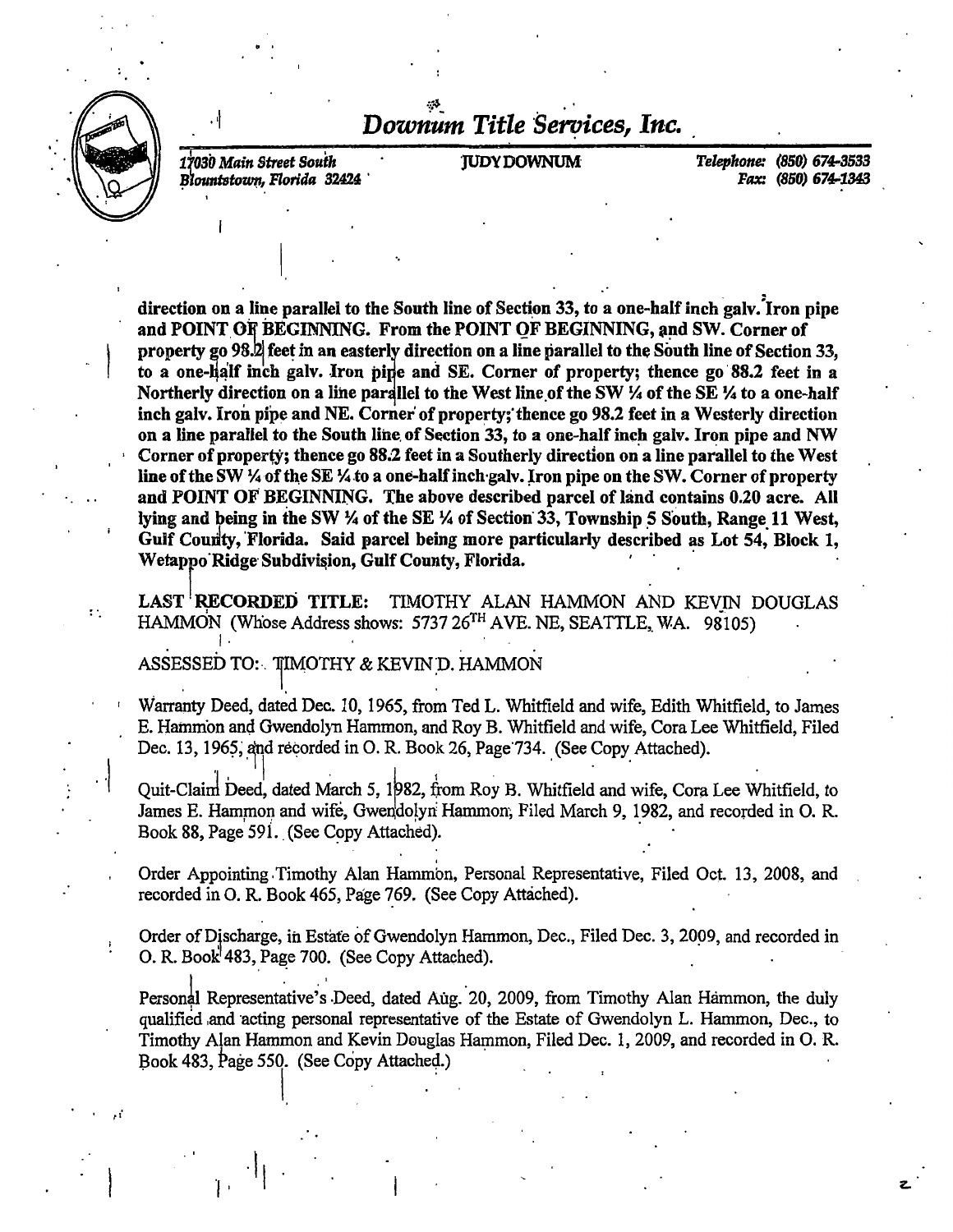

Downum Title Services, Inc.

17030 Main Street South Blountstown, Florida 32424 **IUDY DOWNUM** 

Telephone: (850) 674-3533 Fax: (850) 674-1343

### **ENCUMBRANCES: NONE FOUND**

2020 Tax Roll shows the following as to Captioned lands: PARCEL ID#03440-000R (TAX DEED APPLICATION)

## STATE OF FLORIDA.

COUNTY OF GULF.

DOWNUM TITLE SERVICES, INC., in and for the County and State aforesaid, hereby certifies that it has caused a search to be made of the Records of Gulf County, Florida, beginning with the date of December 13, 1965, and down to and including the present date October 1, 2021. This Certificate is not an abstract and is only a brief record search for general information purposes. Our liability will not exceed the cost of this Search.

Dated this the 01st day of October, A. D., 2021.

DOWNUM TITLE SERVICES, INC.

BY: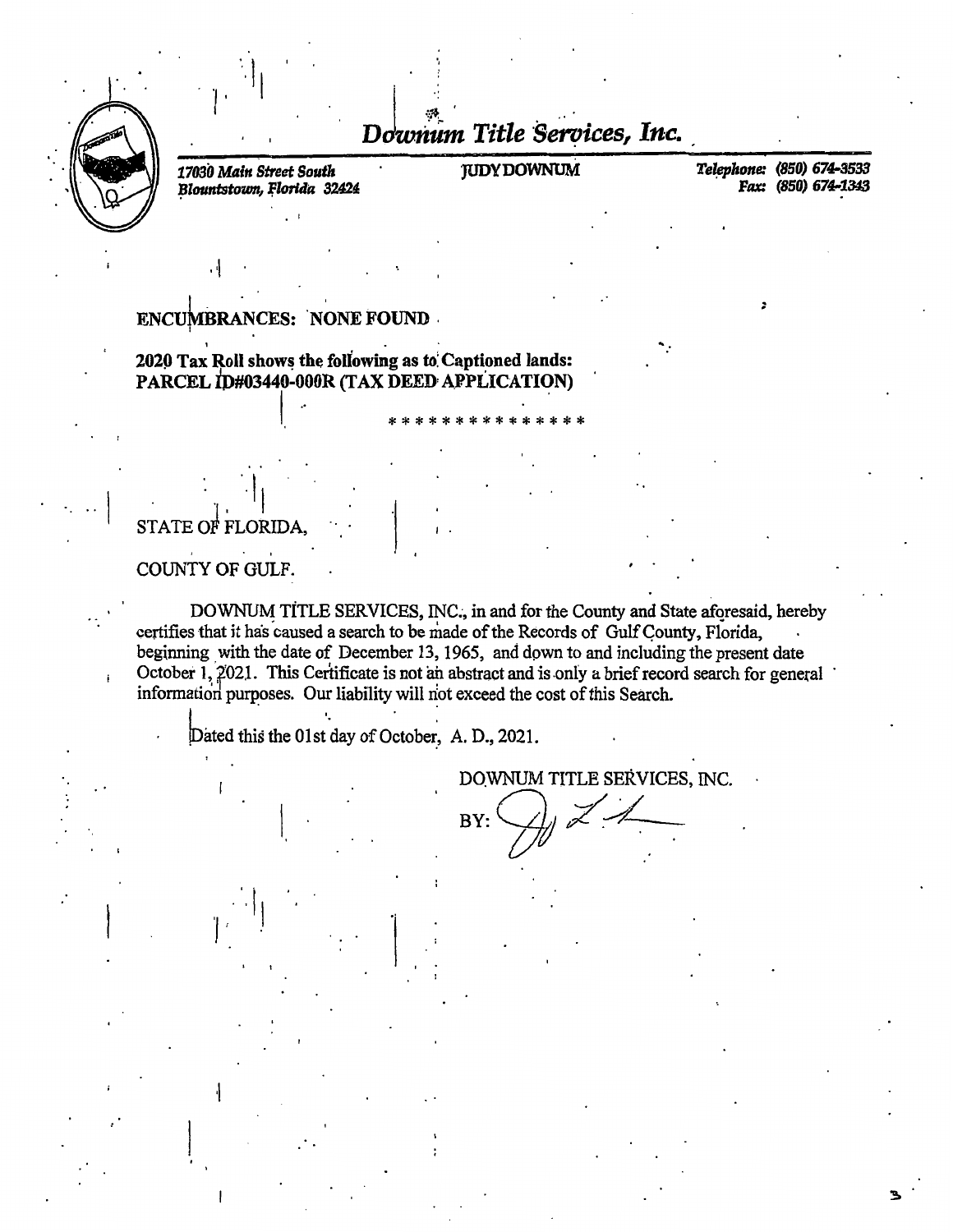

Downum Title Services, Inc.

17030 Main Street South Blountstown, Florida 32424 **JUDY DOWNUM** 

Telephone: (850) 674-3533 Fax: (850) 674-1343

LG

## **TITLE REPORT Work Order** #7211-UPDATE

**FOR** 

**GULF COUNTY TAX COLLECTOR** 1000 CECIL COSTIN BLVD. **ROOM 147** PORT ST. JOE, FLORIDA 32456

#### **BEGINNING WITH THE DATE OF OCTOBER 01, 2021**

ON

**DESCRIPTION** 

From a St. Joe Paper Company Concrete Post on the NW. Corner of the SW 1/4 of the SE 1/4, Section 33, go 791.1 feet in a Southerly direction on the West line of the SW 1/4 of the SE  $\mathcal{V}_1$ . Section 33, Township 5 South, Range 11 West, to a point; thence go 491.0 feet in an easterly direction on a line parallel to the South line of Section 33, to a one-half inch galv. Iron pipe and POINT OF BEGINNING. From POINT OF BEGINNING, and SW. Corner of property go 98.2 feet in an easterly direction on a line parallel to the South line of Section 33, to a onehalf inch galy. Iron pipe and SE Corner of property; thence go 88.2 feet in a northerly direction on a line parallel to the West line of the SW  $\frac{1}{4}$  of the SE  $\frac{1}{4}$  to a one-half inch galv. Iron pipe and NE. Corner of property; thence go 98.2 feet in a Westerly direction on a line parallel to the South line of Section 33, to a one-half inch galv. Iron pipe and NW. Corner of property; thence go 88.2 feet in a Southerly direction on a line parallel to the West line of the SW 1/4 of the SE 1/4 to a one-half inch galv. Iron pipe on the SW. Corner of property and POINT OF BEGINNING. The above described parcel of land contains 0.20 acre. All lying and being in the SW 1/4 of the SE 1/4 of Section 33, Township 5 S. R. 11 West, Gulf County, Florida. Said parcel being more particularly described as Lot 46, Block 1, Wetappo Ridge Subdivision, Gulf County, Florida.

ALSO:

 $\sim$  : .

From a St. Joe Paper Company Concrete Post on the NW. Corner of the SW 1/4 of the SE 1/4, Section 33, go 879.3 feet in a Southerly direction on the West line of the SW 1/4 of the SE 1/4, Section 33, Township 5 South, Range 11 West, to a point; thence go 491.0 feet in an easterly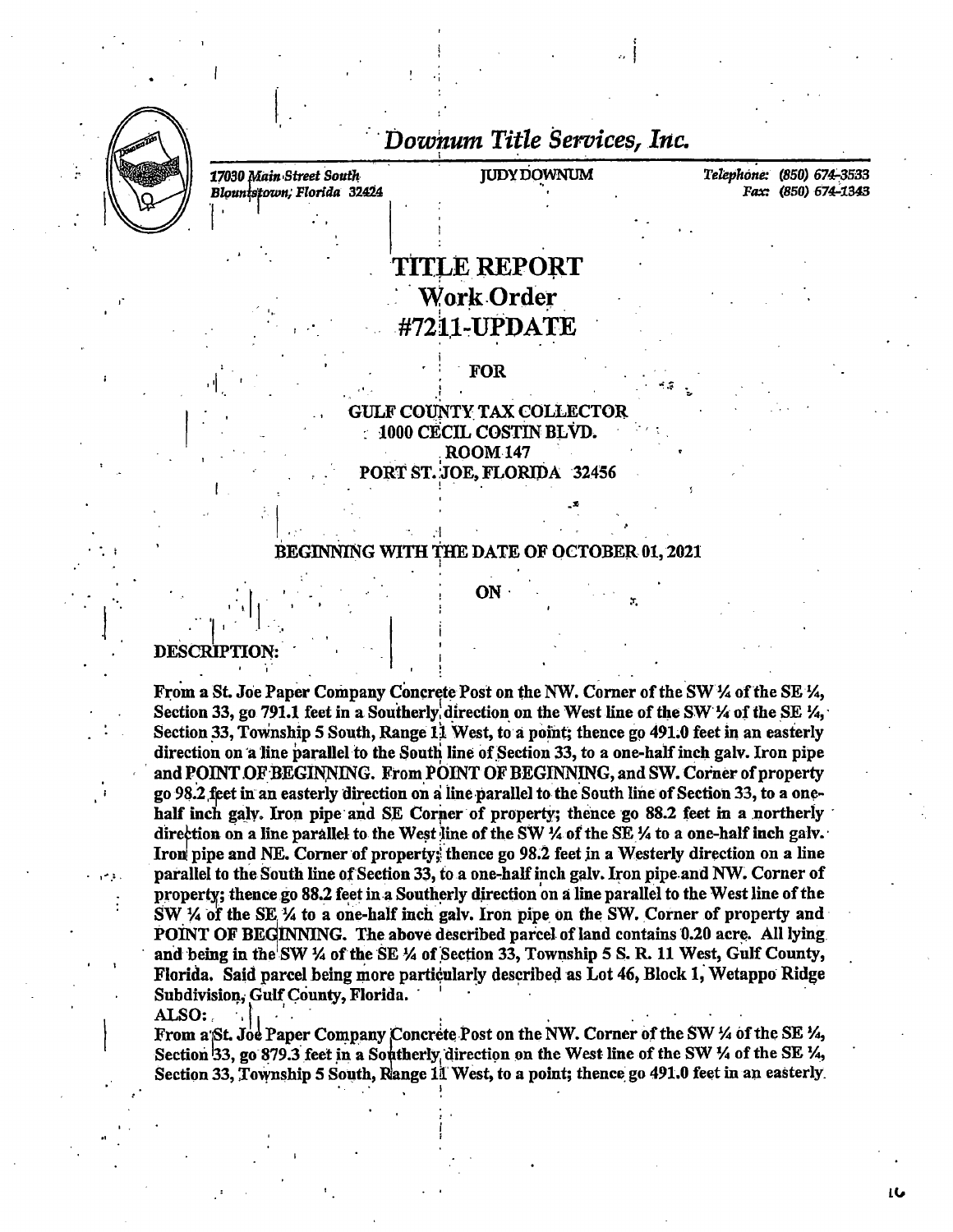

Downum Title Services, Inc.

17030 Main Street South Blountstown, Florida 32424 **JUDY DOWNUM** 

Telephone: (850) 674-3533 Fax: (850) 674-1343

เว

direction on a line parallel to the South line of Section 33, to a one-half inch galv. Iron pipe and POINT OF BEGINNING. From the POINT OF BEGINNING, and SW. Corner of property go 98.2 feet in an easterly direction on a line parallel to the South line of Section 33, to a one-half inch galv. Iron pipe and SE. Corner of property; thence go 88.2 feet in a Northerly direction on a line parallel to the West line of the SW 4 of the SE 14 to a one-half inch galv. Iron pipe and NE. Corner of property; thence go 98.2 feet in a Westerly direction on a line parallel to the South line of Section 33, to a one-half inch galv, Iron pipe and NW Corner of property; thence go 88.2 feet in a Southerly direction on a line parallel to the West line of the SW 1/4 of the SE 1/4 to a one-half inch galv. Iron pipe on the SW. Corner of property and POINT OF BEGINNING. The above described parcel of land contains 0.20 acre. All lying and being in the SW 1/4 of the SE 1/4 of Section 33, Township 5 South, Range 11 West, Gulf County, Florida. Said parcel being more particularly described as Lot 54, Block 1, Wetappo Ridge Subdivision, Gulf County, Florida.

LAST RECORDED TITLE: TIMOTHY ALAN HAMMON AND KEVIN DOUGLAS HAMMON (Whose Address shows: 5737 26<sup>TH</sup> AVE, NE, SEATTLE, WA. 98105)

ASSESSED TO: TIMOTHY & KEVIN D. HAMMON

NOTHING ELSE SHOWN RECORDED DURING THIS PERIOD.

2021 Tax Roll shows the following as to Captioned lands: PARCEL ID#03440-000R (TAX DEED APPLICATION)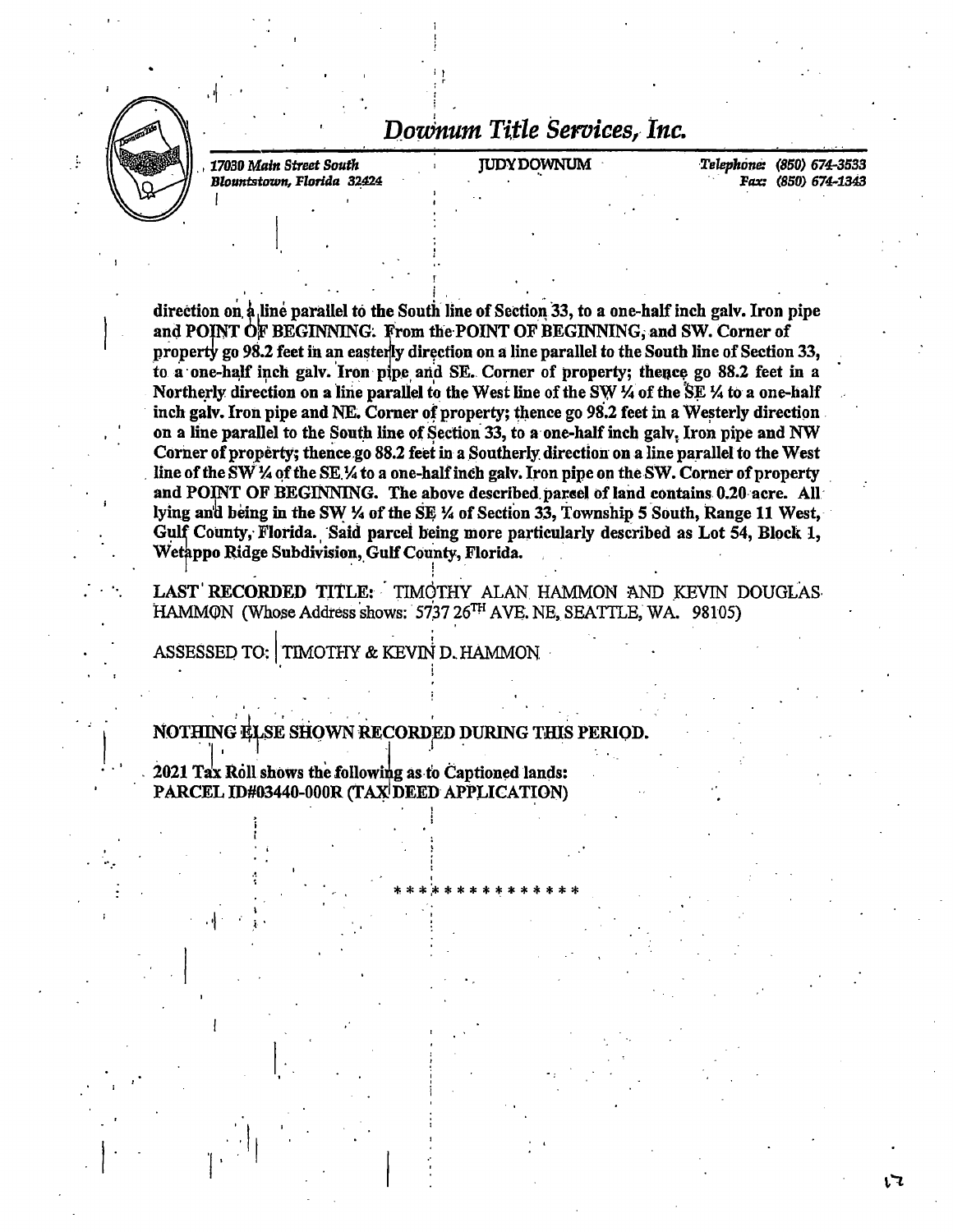

*Downum Title Seroices, Inc.* 

 $: \mathcal{C}$ ! ·I I I .<br>.<br>.

*17030 Main Street South Blountstown, 'Florida* 32424

\

..

JUDYDqWNUM · *Telephone: (850)* 674-3533 Pax: (850) 674-1343

ı۷

STATE OF FLORIDA

··I

COUNTY OF GULF.

1.

. DOWNUM TITLE SERVICES, INC., in and for the County and State aforesaid, hereby certifies that it has caused a search to be made of the Records of Gulf County, Florida, beginning with the date of October 1, 2021, and down to and including the present date April 10, 2022. This Certificate is not an abstract and is only a brief record search for general information purposes. Our liability will not exceed the cost of this Search.

Dated this the 10th day of April, A. D., 2022.

 $\cdot \cdot$ 

 $\mathbf{i}$ '

DOWNUM TITLE SERVICES, INC. ...